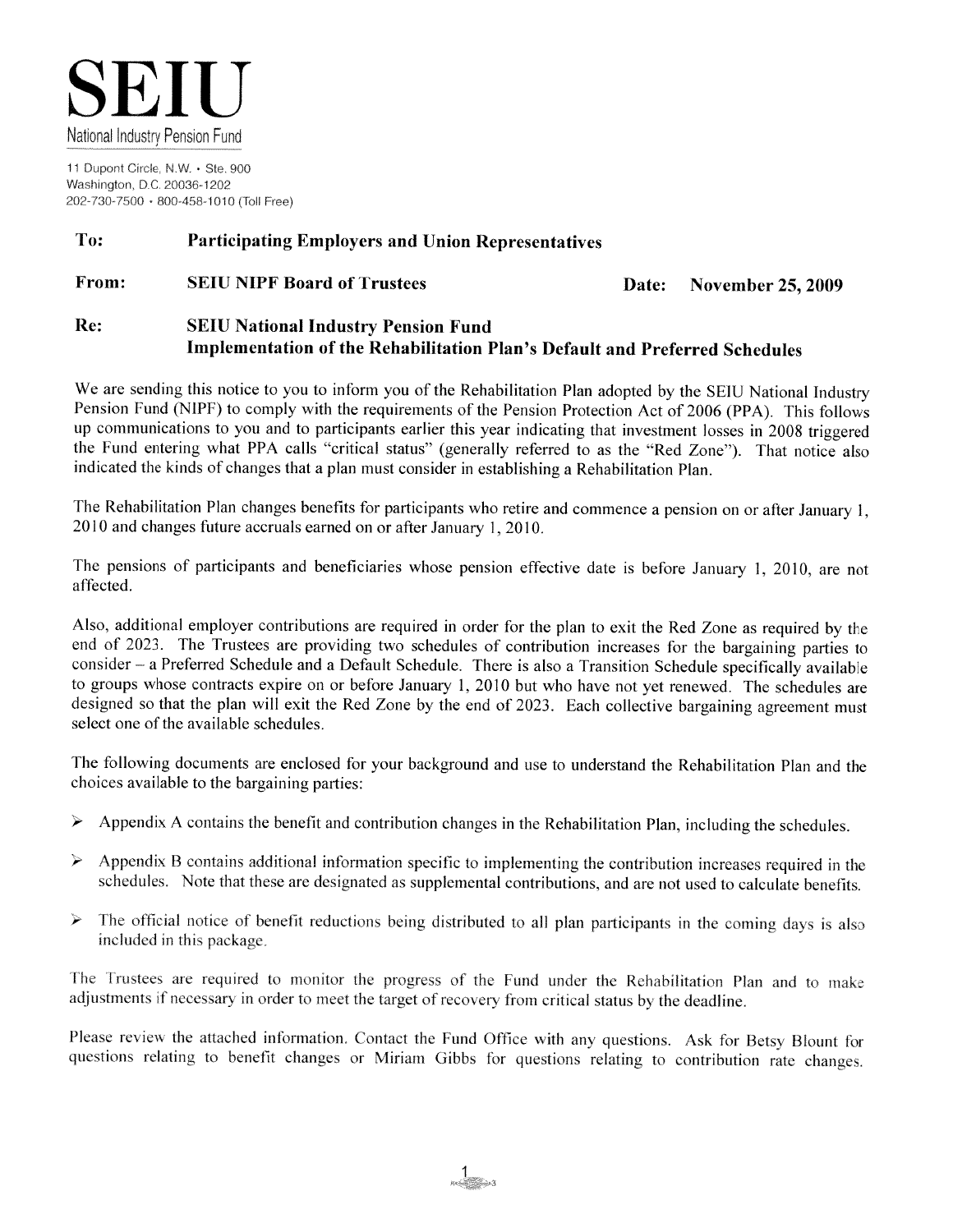# *Appendix A – Rehabilitation Plan Details and Schedules*

This Appendix includes the Schedules currently offered by the Trustees for adoption by the bargaining parties, and additional information about Trustee-directed benefit changes that are occurring outside the Schedules.

#### **BACKGROUND ON REHABILITATION PLAN**

There are certain changes that the Trustees have the authority to implement regardless of the zone status of the Plan. These include reductions in benefit accruals to be earned in the future, and the features of new accruals, including early retirement subsidies, payment guarantees and options. The generally allowable changes also include elimination of ancillary benefits of the plan, including lump sum death benefits (and disability benefits, which the Trustees are not eliminating except in the Default Plan – see below). Ancillary benefits are not protected benefits even if they relate to service or benefits already earned. The Trustees are making these changes effective January 1, 2010.

The Pension Protection Act (PPA) allows plans in the Red Zone to also change certain features of benefits already earned, which are protected from cutbacks in all other situations. These are called "adjustable benefits" and include features such as early retirement subsidies, lump sum benefit options, benefit guarantees and certain supplemental payments. PPA provides that the Trustees can reduce or eliminate adjustable benefits in two ways:

- The Trustees can remove or reduce adjustable benefits as part of a Schedule offered to the bargaining parties for adoption.
- As part of a Rehabilitation Plan, the Trustees can cut adjustable benefits for participants who are no longer covered by a collective bargaining agreement and whose pension effective date is after the date the original zone notice was distributed to participants. This group includes terminated participants and those who in the future leave service (including retirement) before their bargaining group has adopted a Schedule.

#### **The Trustees have chosen to treat all participants whose pension Effective Dates will be on or after January 1, 2010 as uniformly as possible, as follows:**

- The January 1, 2010 benefit changes described below plus the changes described in the Preferred Schedule – together, these changes are the Preferred Plan of benefits – shall apply to:
	- **Participants who terminated or will terminate covered employment, including those who** retire on and after January 1, 2010 before they have service under a collective bargaining agreement that adopts terms consistent with a Schedule;
	- Participants who earn at least 1 hour of service under a collective bargaining agreement that adopts the Preferred Schedule;
	- Participants who earn at least 1 hour of service under a collective bargaining agreement that adopts the Transition Schedule.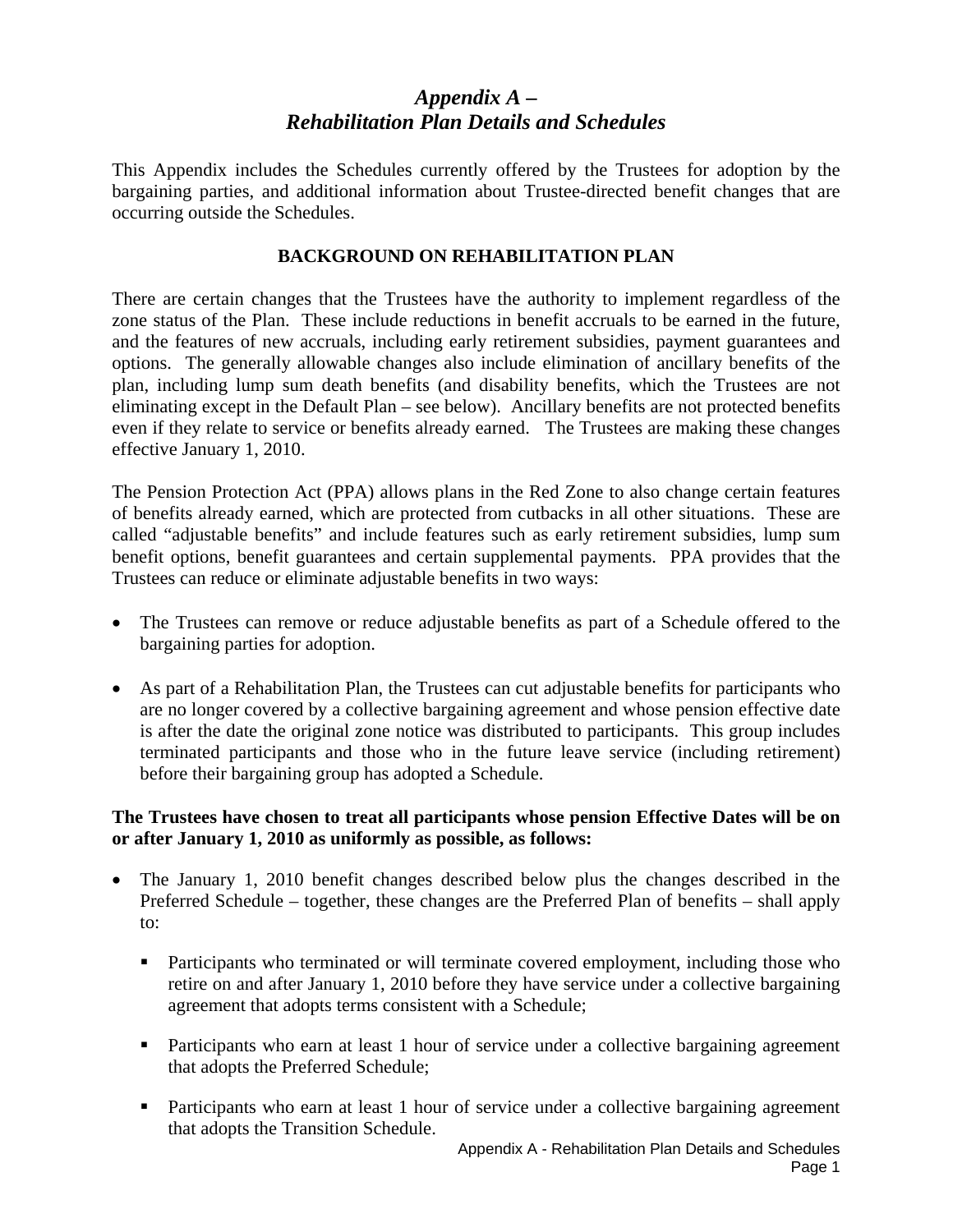• The January 1, 2010 benefit changes described below plus the changes described in the Default Schedule – together, these changes are the Default Plan of benefits – shall apply to Participants who earn at least 1 hour of service under a collective bargaining agreement that adopts the Default Schedule.

In addition to these benefit reductions, additional employer contributions are also required to bring the plan out of the Red Zone by the 2023 deadline. The contributions required in the Preferred Schedule are sufficient to support the Preferred Plan of benefits and get the plan out of the Red Zone. PPA requires that the Default Schedule reduce benefits to the maximum extent allowed before additional employer contributions can be required. Therefore, the Default Schedule makes all of the reductions in the Preferred Schedule plus two additional reductions: 1) reduces the future accrual rate to 1% of contributions, and 2) eliminates the subsidized disability benefit, (participants could still be eligible for a disability benefit, but on a non-subsidized basis that is actuarially equivalent to the accrued benefit payable at normal retirement age). The contributions required in the Default Schedule are sufficient to support the Default Plan of benefits.

Details of the Rehabilitation Plan and Schedules are below.

## **BENEFIT CHANGES EFFECTIVE JANUARY 1, 2010**

The following changes are effective for all benefits accrued on and after January 1, 2010:

- For all accruals on and after January 1, 2010, except for accruals subject to the lower accrual rate of the Default Schedule as described below, the benefit accrual rate becomes 1.75% of contributions required to be made with respect to the participant's service. "Contributions" for this purpose exclude any employer contribution surcharges imposed by PPA and any supplemental contributions required by the Preferred Schedule or Default Schedule.
- For all accruals on and after January 1, 2010, the 60-month guarantee is eliminated. Participants will have the option of electing an unsubsidized 60-month guarantee on the single life annuity benefit.
- For all accruals on and after January 1, 2010, early retirement subsidies are eliminated. This includes:
	- o Special reduction factors for the Rule of 80 Pension are replaced by the factors described below.
	- o The Plan's 6% annual reduction factor for retirements before age 65 that do not meet the Rule of 80 is replaced by the factors described below.
	- o All new early retirement benefits will be the actuarial equivalent of the normal retirement benefit payable at age 65; actuarial equivalence will be based on the RP-2000 Combined Healthy Mortality Table (weighted 2/3% male, 1/3% female) with 7.50% interest and are attached as Exhibit A. The basis for actuarial equivalence shall be reviewed periodically and, if appropriate, updated.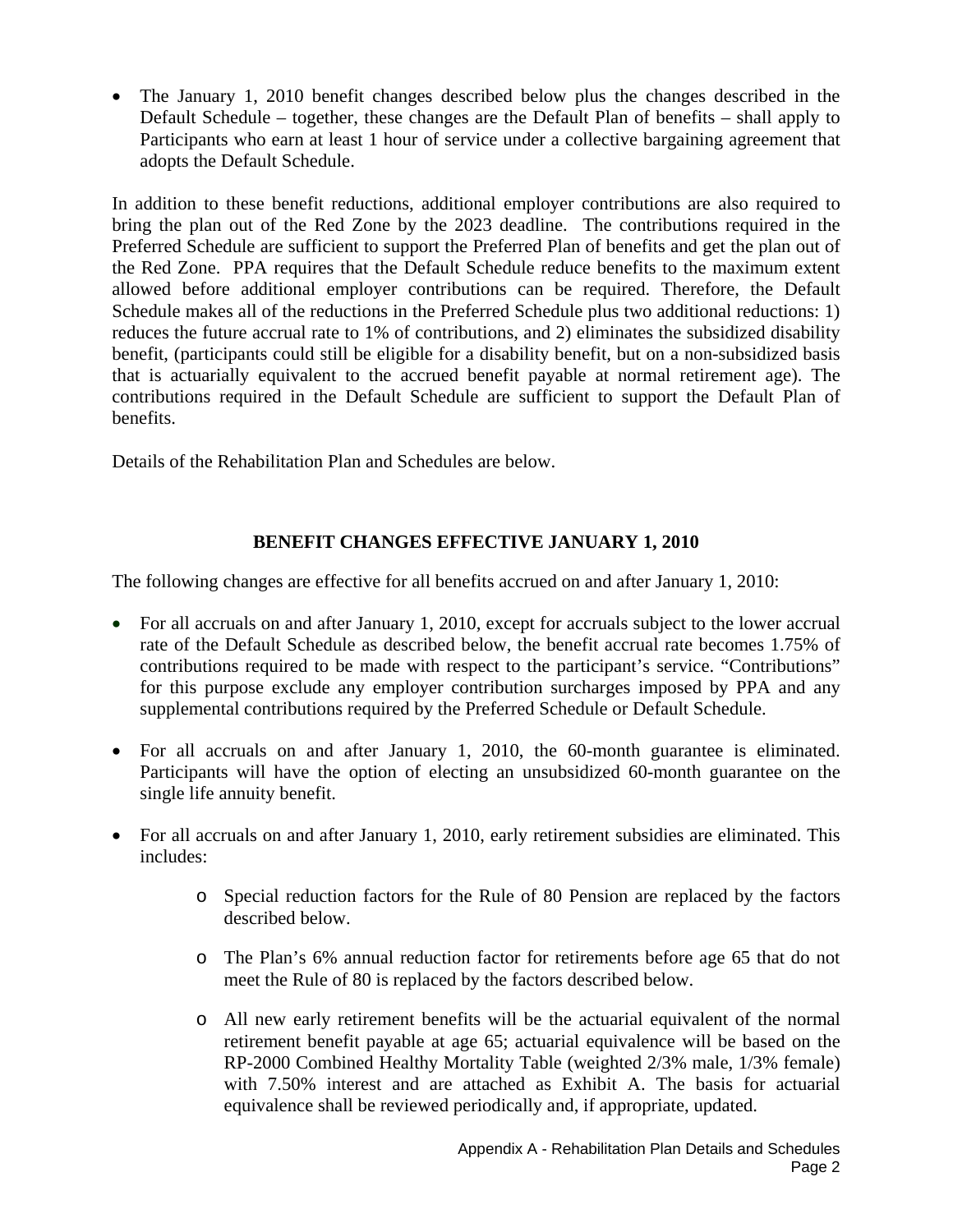• The voluntary lump sum benefit (\$5,000 to \$10,000) is eliminated for all new participants whose first employer contributions are for work on or after January 1, 2010.

In addition, the following ancillary benefits are eliminated:

- The pre-retirement lump sum death benefit of 50% return of contributions is eliminated for deaths occurring on and after January 1, 2010.
- The Michigan Race Tracks (\$2,500) death benefits are eliminated for participants not in pay status as of January 1, 2010.

#### **PREFERRED SCHEDULE**

#### **Benefit Changes**

- These changes are in addition to the January 1, 2010 changes to prospective accruals and ancillary benefits.
- All of the benefit changes listed below are effective as of the date specified in the benefitreduction notice furnished by the plan.
- The benefit accrual rate remains 1.75% of contributions required to be made with respect to the participant's covered service. "Contributions" for this purpose exclude any supplemental contribution increases specifically required by this Schedule and any employer contribution surcharges imposed by PPA.
- The pop-up subsidy on pre-2005 accruals is eliminated. The reductions for the pop-up optional form will be the same as those currently used for post-2005 accruals.
- The 60-month guarantee on pre-2010 accruals is eliminated with respect to benefits not in pay status. Participants will have the option of electing an unsubsidized 60-month guarantee on the single life annuity.
- The lump sum option, which is available if the present value of the accrued benefit is between \$5,000 and \$10,000 or if the monthly pension is less than \$50, is eliminated. (The NIPF will still pay any benefit as a lump sum that has a lump sum value of \$5,000 or less.)
- Early retirement subsidies on pre-2010 accruals for retirement (including Rule of 80) and pre-retirement death benefits are eliminated. Instead, early retirement benefits and preretirement benefits on pre-2010 accruals will be based on actuarially equivalent reductions from age 65. The new early retirement factors are based on the RP-2000 Combined Healthy Mortality Table (weighted 2/3% male, 1/3% female) with 7.50% interest and are attached as Exhibit A. The basis for actuarial equivalence shall be reviewed periodically and, if appropriate, updated.
- The BSEPP Medicare Part B Supplement is eliminated for all participants who are not yet in pay status.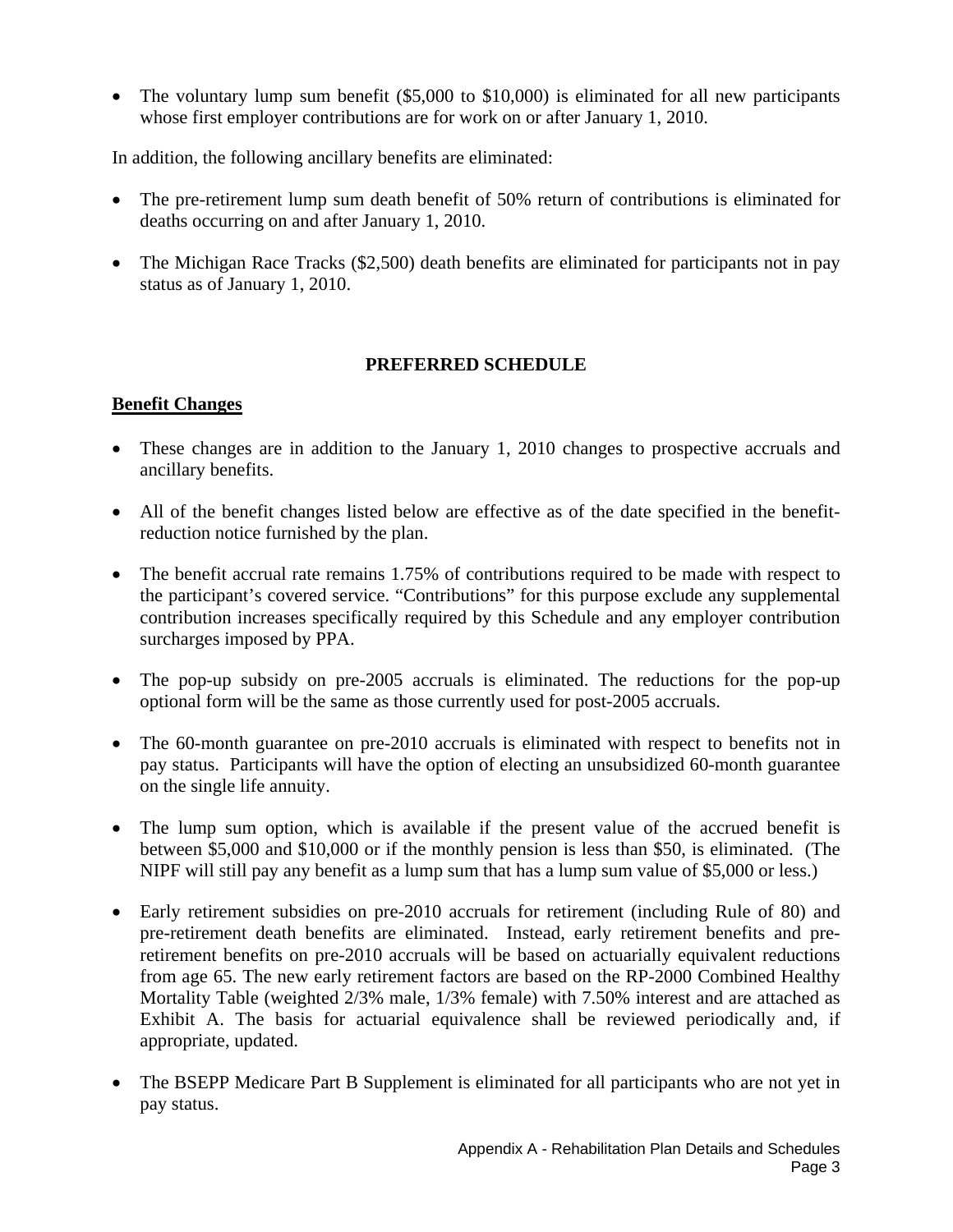#### **Supplemental Contributions**

Surcharges shall cease and employer contribution levels shall increase as follows under this Schedule, beginning with contributions due the first of the month coincident with or next following the effective date of the Collective Bargaining Agreement (CBA):

|                                      | <b>Required Percent Increase in</b><br><b>Contributions</b> |                                      |  |
|--------------------------------------|-------------------------------------------------------------|--------------------------------------|--|
| <b>Year of CBA</b><br><b>Signing</b> | Year $1^*$                                                  | Each year thereafter<br>through 2022 |  |
| 2010                                 | 10.0%                                                       | 7.75%                                |  |
| 2011                                 | 18.5%                                                       | 7.75%                                |  |
| 2012                                 | 27.7%                                                       | 7.75%                                |  |
| 2013                                 | 37.6%                                                       | 7.75%                                |  |
| 2014                                 | 48.3%                                                       | 7.75%                                |  |
| 2015                                 | 59.8%                                                       | 7.75%                                |  |

\* Based on negotiated contributions prior to all surcharges.

See table in Appendix B for full year-by-year schedule of contributions.

#### **Future Revisions**

As the Trustees are required by ERISA and the Internal Revenue Code to review the progress of their Rehabilitation Plan each year and to update the Rehabilitation Plan and schedules if necessary, benefit reductions and contribution levels specified in this schedule as applicable in future years are subject to change, except with respect to a collective bargaining agreement negotiated in reliance on this schedule – provided that, if the term exceeds three years, the agreement has a pension re-opener after three years.

#### **DEFAULT SCHEDULE**

#### **Benefit Changes**

- These changes are in addition to the January 1, 2010 changes to prospective accruals and ancillary benefits.
- All of the benefit changes listed below are effective as of the date specified in the benefitreduction notice furnished by the plan.
- The benefit accrual rate becomes 1.00% of contributions required to be made with respect to the participant's covered service. "Contributions" for this purpose exclude any supplemental contribution increases specifically required by this Schedule and any employer contribution surcharges imposed by PPA.
- The disability benefit subsidy is eliminated for any participant whose effective date is on or after the date the Default Schedule is adopted. The amount of the disability benefit will be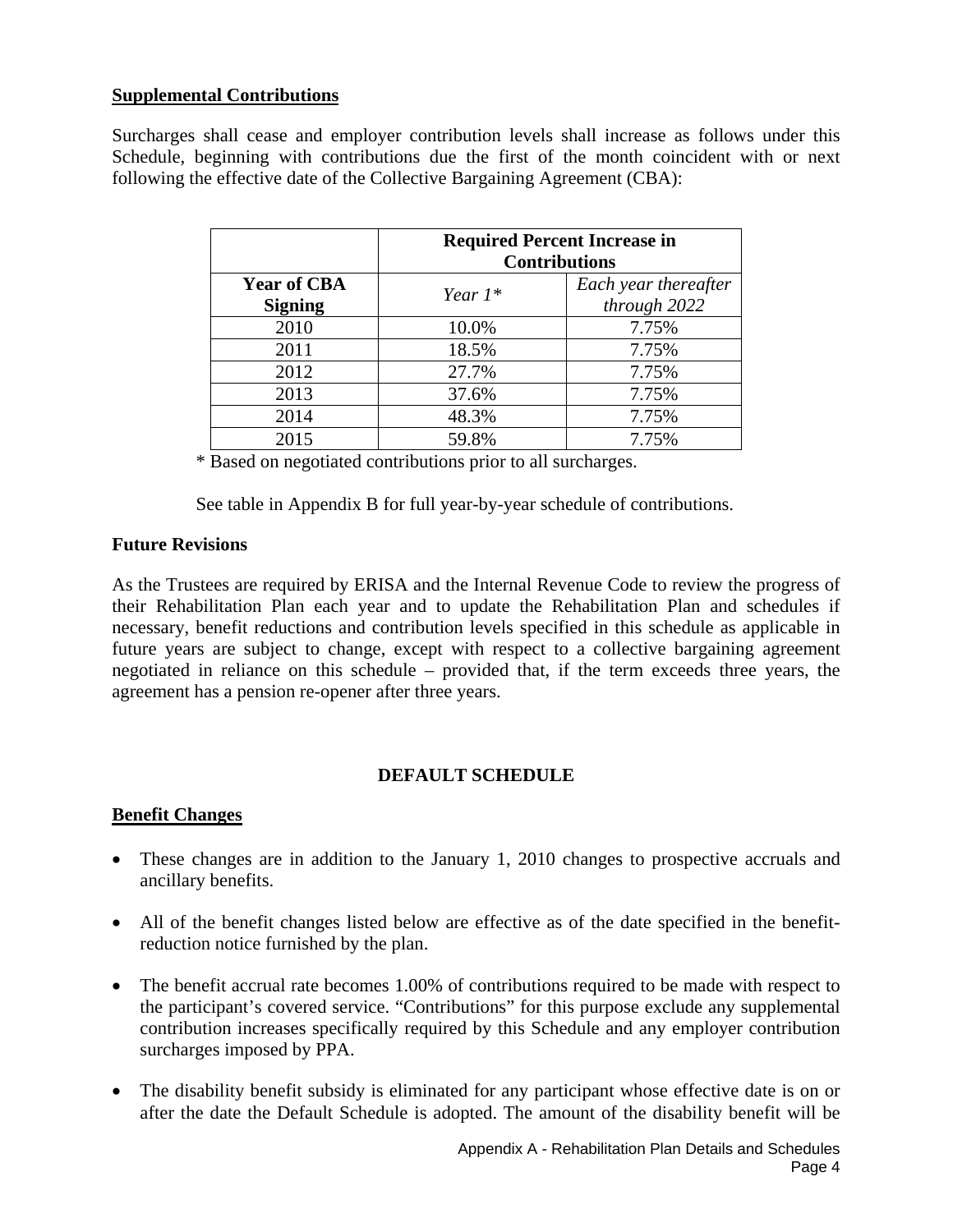the actuarial equivalent of the normal retirement benefit payable at age 65; actuarial equivalence will be based on the RP-2000 Combined Healthy Mortality Table (weighted 2/3 male and 1/3 female) with 7.50% interest. Factors are attached as Exhibit B. The basis for actuarial equivalence shall be reviewed periodically and, if appropriate, updated.

- The pop-up subsidy on pre-2005 accruals is eliminated. The reductions for the pop-up optional form will be the same as those currently used for post-2005 accruals.
- The 60-month guarantee on pre-2010 accruals is eliminated with respect to benefits not in pay status. Participants will have the option of electing an unsubsidized 60-month guarantee on the single life annuity.
- The lump sum option, which is available if the present value of the accrued benefit is between \$5,000 and \$10,000 or if the monthly pension is less than \$50, is eliminated. (The NIPF will still pay any benefit as a lump sum that has a lump sum value of \$5,000 or less.)
- Early retirement subsidies on pre-2010 accruals for retirement (including Rule of 80) and pre-retirement death benefits are eliminated. Instead, early retirement benefits and preretirement benefits on pre-2010 accruals will be based on actuarially equivalent reductions from age 65. The new early retirement factors are based on the RP-2000 Combined Healthy Mortality Table (weighted 2/3% male, 1/3% female) with 7.50% interest and are attached as Exhibit A. The basis for actuarial equivalence shall be reviewed periodically and, if appropriate, updated.
- The BSEPP Medicare Part B Supplement is eliminated for all participants who are not yet in pay status.

#### **Supplemental Contributions**

Surcharges shall cease and employer contribution levels shall increase as follows under this Schedule, beginning with contributions due the first of the month coincident with or next following the effective date of the Collective Bargaining Agreement (CBA):

|                                      | <b>Required Percent Increase in</b><br><b>Contributions</b> |                                      |  |
|--------------------------------------|-------------------------------------------------------------|--------------------------------------|--|
| <b>Year of CBA</b><br><b>Signing</b> | Year $1^*$                                                  | Each year thereafter<br>through 2013 |  |
| 2010                                 | 21.3%                                                       | 10.25%                               |  |
| 2011                                 | 33.7%                                                       | 10.25%                               |  |
| 2012                                 | 47.4%                                                       | 10.25%                               |  |
| 2013                                 | 62.5%                                                       |                                      |  |

\* Based on negotiated contributions prior to all surcharges.

See table in Appendix B for full year-by-year schedule of contributions.

#### **Future Revisions**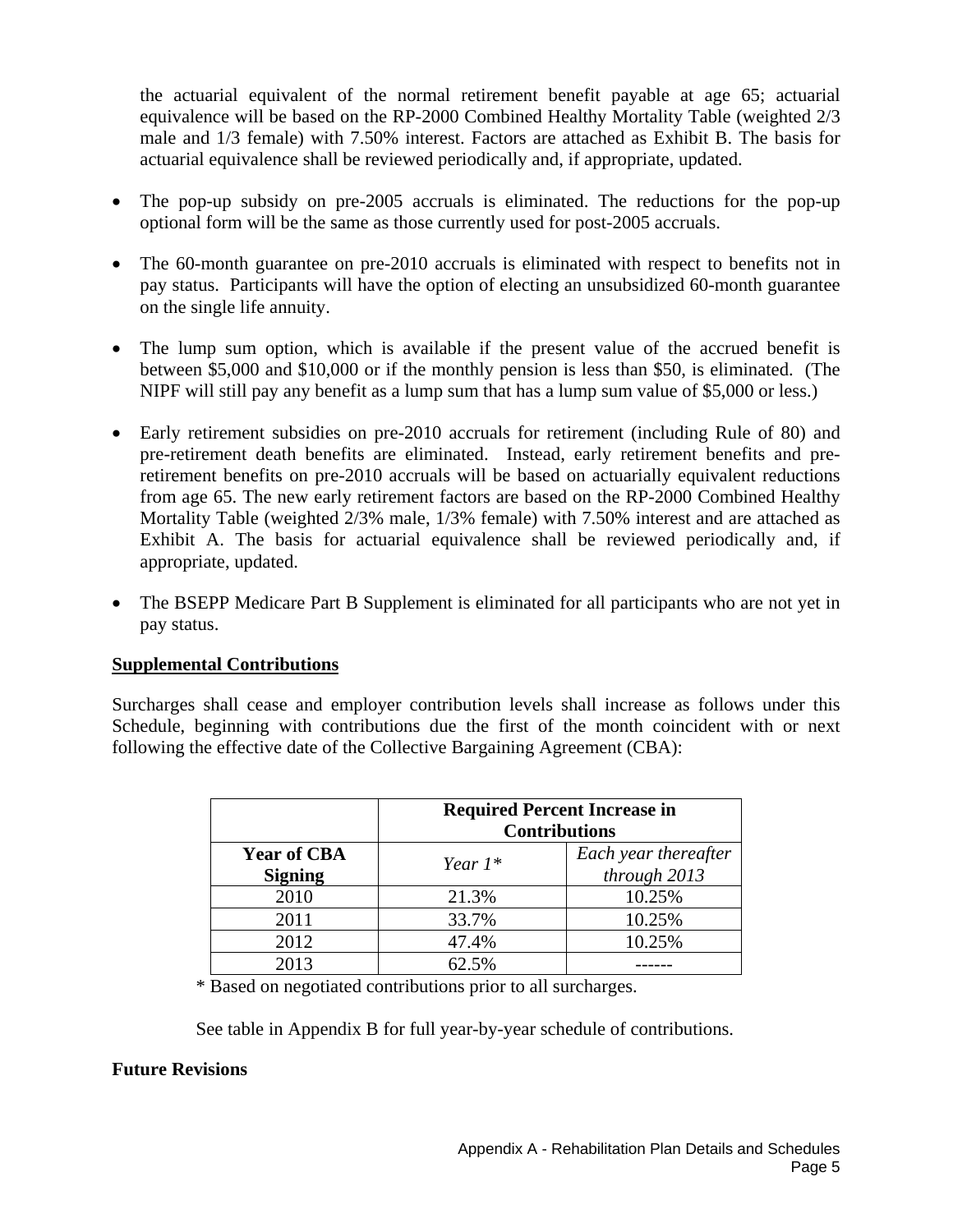As the Trustees are required by ERISA and the Internal Revenue Code to review the progress of their Rehabilitation Plan each year and to update the Rehabilitation Plan and schedules if necessary, benefit reductions and contribution levels specified in this schedule as applicable in future years are subject to change, except with respect to a collective bargaining agreement negotiated in reliance on this schedule – provided that, if the term exceeds three years, the agreement has a pension re-opener after three years.

### **TRANSITION SCHEDULE**

**Note that this schedule is available ONLY to collective bargaining agreements (CBAs) which expired on or before January 1, 2010 and have not been renewed by the date the Preferred and Default Schedules are provided.** 

Under this transition schedule, groups with CBAs as described above may elect to defer adoption of the Preferred or Default schedules of supplemental contributions to the earlier of their next CBA renewal or re-opener, provided that:

- 1. The renewal CBA has a term not to exceed three years from the expiration of the prior contract or has a mandatory re-opener on pension within three years from the expiration of the prior contract and
- 2. The Fund Office receives a copy of the renewal CBA within six months of the expiration date of the CBA it replaces.

The 10% surcharge will be payable as a supplemental contribution by groups following this Transition Schedule until the Preferred Schedule or Default Schedule is effective.

Benefits under the Transition Schedule will be the same benefits as under the Preferred Schedule.

#### **Future Revisions**

As the Trustees are required by ERISA and the Internal Revenue Code to review the progress of their Rehabilitation Plan each year and to update the Plan and schedules if necessary, benefit reductions and contribution rates specified in this schedule as applicable in future years are subject to change, except with respect to a collective bargaining agreement negotiated in reliance on this schedule – provided that, if the term exceeds three years, the agreement has a pension reopener after three years..

#### **SPECIAL RULES FOR APPLICATION OF SCHEDULES**

1. For non-collectively bargained active participants who have had contributions made to the plan under a participation agreement, their benefit will be determined in the same way as for collectively bargained participants who work for the same employer. The Schedule adopted for collectively-bargained participants will also apply to the non-collectively-bargained participants for the same employer.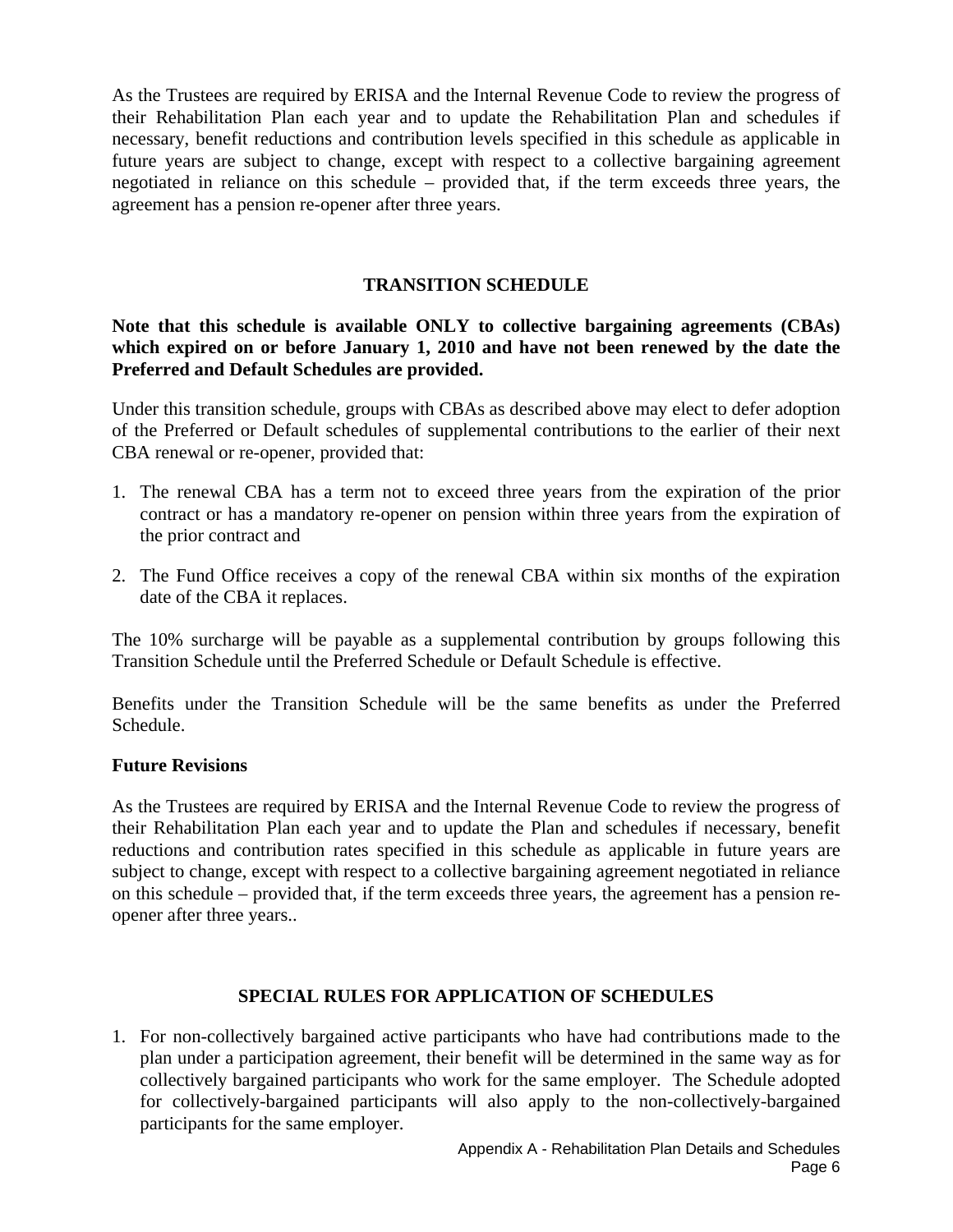- 2. If a participant changes employers and, as a result, becomes covered under a different schedule, benefits shall be determined as follows:
	- If a participant who was covered by a particular Schedule subsequently becomes covered by another Schedule, benefits accrued under the plan, up to the date of change, will be determined and have associated rights and features as described under the first Schedule, and benefits accruing for work performed under a different schedule will be determined and have associated rights and features as described under the second Schedule.
	- If a participant works simultaneously for more than one employer at the time that each employer initially adopts a schedule, then the benefits earned under each employer will be calculated in accordance with the schedule adopted by that employer. For purposes of determining disability benefits, the first schedule under which the participant works will determine whether the benefits earned before the participant worked under any schedule are subsidized.
- 3. If a pensioner returns to work, the schedule under which he or she works will determine the benefit amounts and features of new benefit accruals but will not affect the features of the prior benefit already commenced.
- 4. If a terminated vested participant who has never worked under a schedule returns to work, the schedule under which he or she works will determine the benefit amounts and features of new benefit accruals.
- 5. Benefits of a beneficiary or alternate payee with respect to a participant or retiree shall be determined on the same basis as benefits of the participant or retiree to whom they relate.
- 6. The trustees may amend this Rehabilitation Plan at any time, to prescribe rules for determining when benefits with respect to a participant or retiree cease to be governed by a Schedule, including the circumstances under which they become subject to a different Schedule.

#### **ANNUAL UPDATING OF REHABILITATION PLAN**

Each year the Fund's actuary will review and certify the status of the Fund under PPA funding rules and, starting with the beginning of the rehabilitation period, whether the Fund is making the scheduled progress in meeting the requirements of the Rehabilitation Plan. If the Trustees determine that it is necessary in light of updated information, they will revise the Rehabilitation Plan and present updated schedules to the bargaining parties, which may prescribe additional benefit reductions or higher contribution rates.

Notwithstanding subsequent changes in benefit and contribution schedules, a schedule provided by the Trustees and relied upon by the bargaining parties in negotiating a collective bargaining agreement shall remain in effect for the duration of that collective bargaining agreement. However, a collective bargaining agreement that is renewed or extended will need to include terms consistent with one of the schedules in effect at the time of the renewal or extension.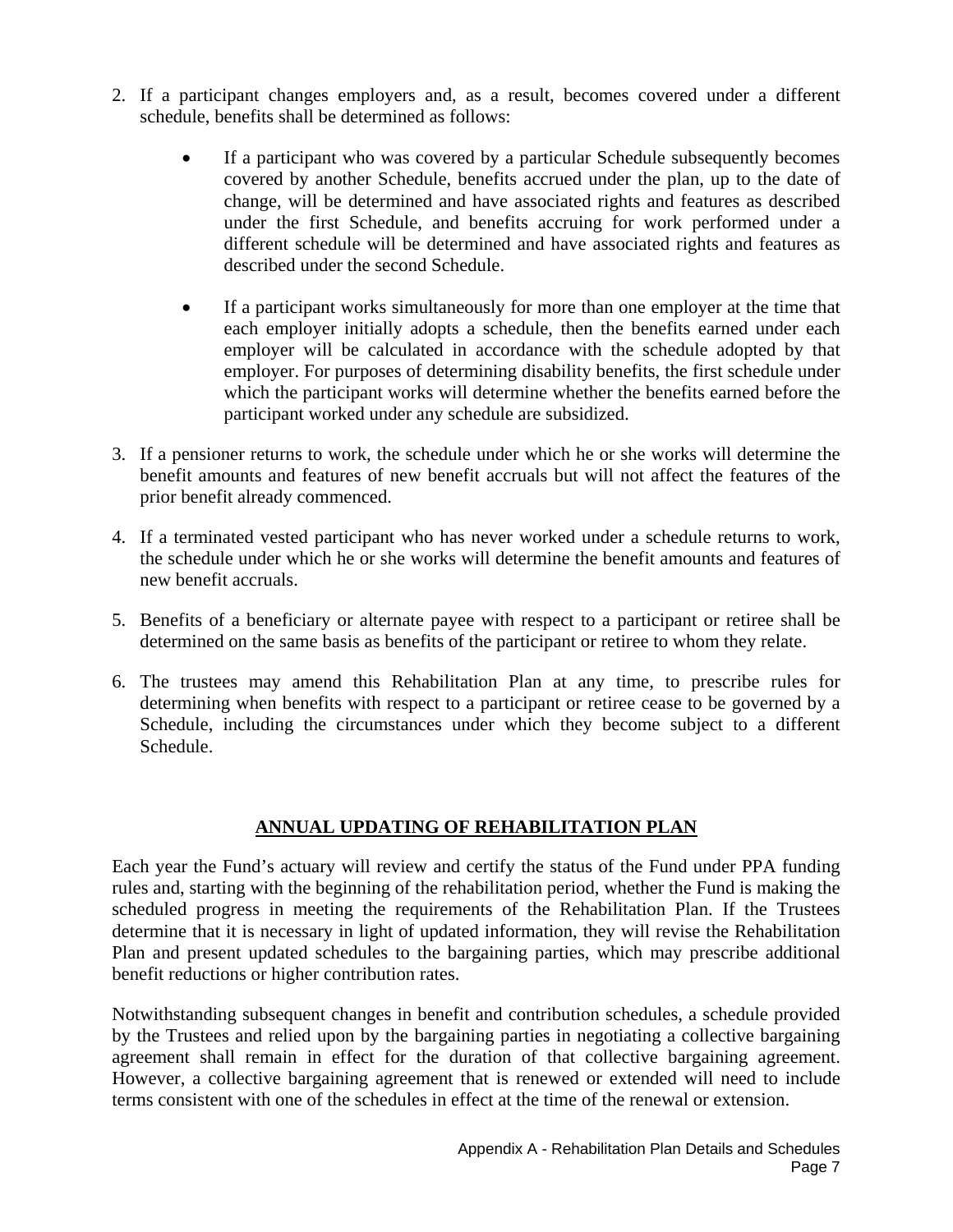Benefit changes will become effective pursuant to the terms of this Rehabilitation Plan as soon as legally permissible after the Rehabilitation Plan is adopted.

| Age | <b>Actuarially Equivalent</b><br><b>Early Retirement Reduction</b> |
|-----|--------------------------------------------------------------------|
| 55  | 61.87%                                                             |
| 56  | 58.30%                                                             |
| 57  | 54.35%                                                             |
| 58  | 49.95%                                                             |
| 59  | 45.04%                                                             |
| 60  | 39.56%                                                             |
| 61  | 33.42%                                                             |
| 62  | 26.52%                                                             |
| 63  | 18.75%                                                             |
| 64  | 9.96%                                                              |

### **EXHIBIT A – ACTUARIAL EQUIVALENT EARLY RETIREMENT REDUCTION**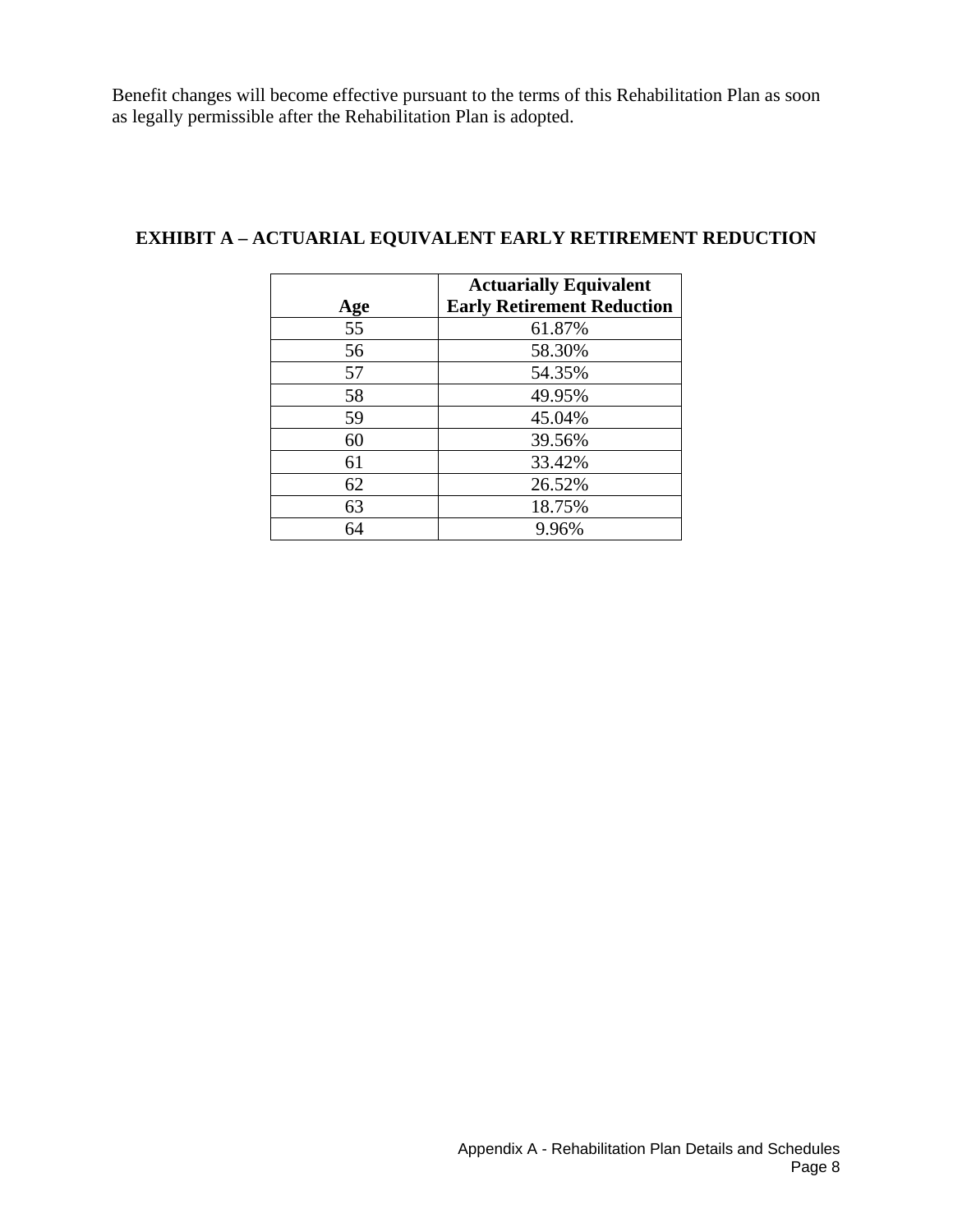## **EXHIBIT B – ACTUARIAL EQUIVALENT DISABILITY REDUCTION**

|     | <b>Actuarially Equivalent</b> |  |  |
|-----|-------------------------------|--|--|
| Age | <b>Disability Reduction</b>   |  |  |
| 30  | 94.86%                        |  |  |
| 31  | 94.46%                        |  |  |
| 32  | 94.02%                        |  |  |
| 33  | 93.55%                        |  |  |
| 34  | 93.04%                        |  |  |
| 35  | 92.48%                        |  |  |
| 36  | 91.88%                        |  |  |
| 37  | 91.24%                        |  |  |
| 38  | 90.53%                        |  |  |
| 39  | 89.77%                        |  |  |
| 40  | 88.94%                        |  |  |
| 41  | 88.03%                        |  |  |
| 42  | 87.05%                        |  |  |
| 43  | 85.99%                        |  |  |
| 44  | 84.82%                        |  |  |
| 45  | 83.56%                        |  |  |
| 46  | 82.17%                        |  |  |
| 47  | 80.66%                        |  |  |
| 48  | 79.01%                        |  |  |
| 49  | 77.20%                        |  |  |
| 50  | 75.21%                        |  |  |
| 51  | 73.03%                        |  |  |
| 52  | 70.64%                        |  |  |
| 53  | 68.00%                        |  |  |
| 54  | 65.09%                        |  |  |
| 55  | 61.87%                        |  |  |
| 56  | 58.30%                        |  |  |
| 57  | 54.35%                        |  |  |
| 58  | 49.95%                        |  |  |
| 59  | 45.04%                        |  |  |
| 60  | 39.56%                        |  |  |
| 61  | 33.42%                        |  |  |
| 62  | 26.52%                        |  |  |
| 63  | 18.75%                        |  |  |
| 64  | 9.96%                         |  |  |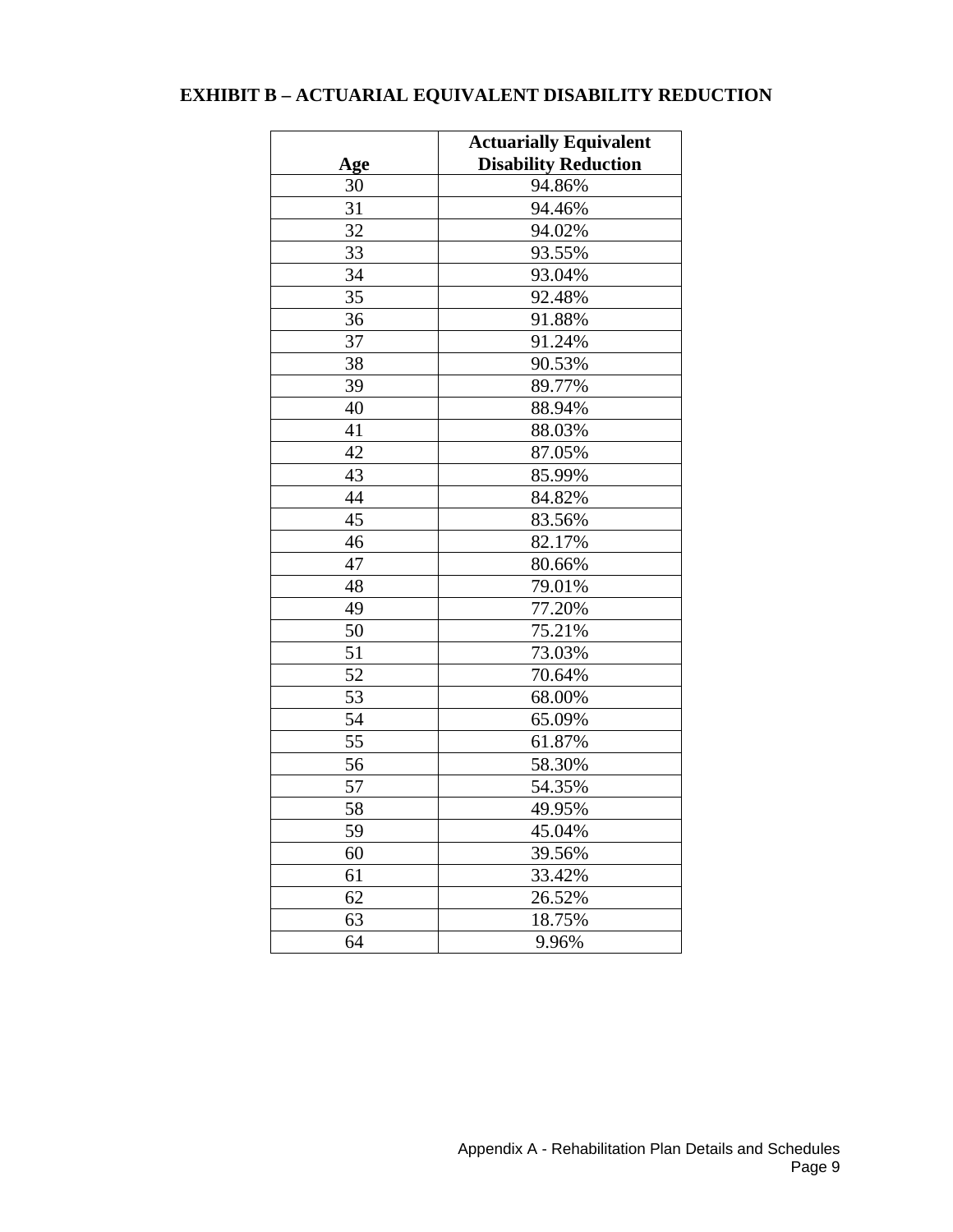## *Appendix B – Additional Information on Implementing Contribution Adjustments*

Regular employer contributions: These are the contributions negotiated in each agreement that are credited to the participant on whose behalf they were made to determine that participant's benefits under the NIPF plan formula. These contribution rates may not be reduced. They may be negotiated upward in a renewal agreement, but note that this will cause the supplemental contributions owed by the employer to increase as well, since they are derived from the regular contribution rate. Any future contribution increases that have been negotiated in agreements currently in effect, will be treated as regular employer contributions when the increases go into effect unless the parties specifically agree before the increase becomes effective that they shall be treated as supplemental contributions

Employer surcharges and supplemental contributions: Since June 1 of this year, as required by the PPA, employers have been paying a surcharge equal to 5% of the contributions that have been negotiated in collective bargaining agreements. As of January 1, 2010, this surcharge becomes 10% of contributions, and remains so until each collective bargaining agreement is renewed or the Default Schedule is imposed. The higher ,increases called for in the Default Schedule or the Preferred Schedule must be negotiated into the renewal agreement. The surcharge is replaced by the supplemental contributions. Surcharges and supplemental contributions do not cause higher benefits to be paid.

Default Schedule imposed if no schedule is selected: If your bargaining group does not adopt a schedule and provide your agreement to the Fund Office within 180 days of the termination of the last agreement, the NIPF Trustees will impose the Default Schedule on the employers and members. If your collective bargaining agreement has expired prior to the date of this notice, but not yet renewed, the 180 days starts counting from the date of this notice.

Contracts currently in negotiations: Groups whose contracts expire on or before January 1, 2010 have a special option (the Transition Schedule) to renew their agreement without electing the Preferred or Default Schedule, provided that the agreement is no longer than three years or that it has pension re-opener within at least three years, and provided that the contract is renewed within 180 days of its expiration and provided to the Fund Office. The 10% surcharge in place as of January 1, 2010 will remain in place as a supplemental contribution until the Preferred or Default Schedule is adopted.

Limitations on Collective Bargaining Agreements: The Trustees will not accept CBAs that have the following provisions:

- Terms of agreement longer than three years unless the CBA has pension re-opener within at least three years
- Renewal or amended CBAs that reduce the negotiated contribution rate for any participant.
- Renewal or amended CBAs that suspend contributions for any periods of service that were not in the previous agreement, provided the previous agreement conformed to then-current NIPF rules.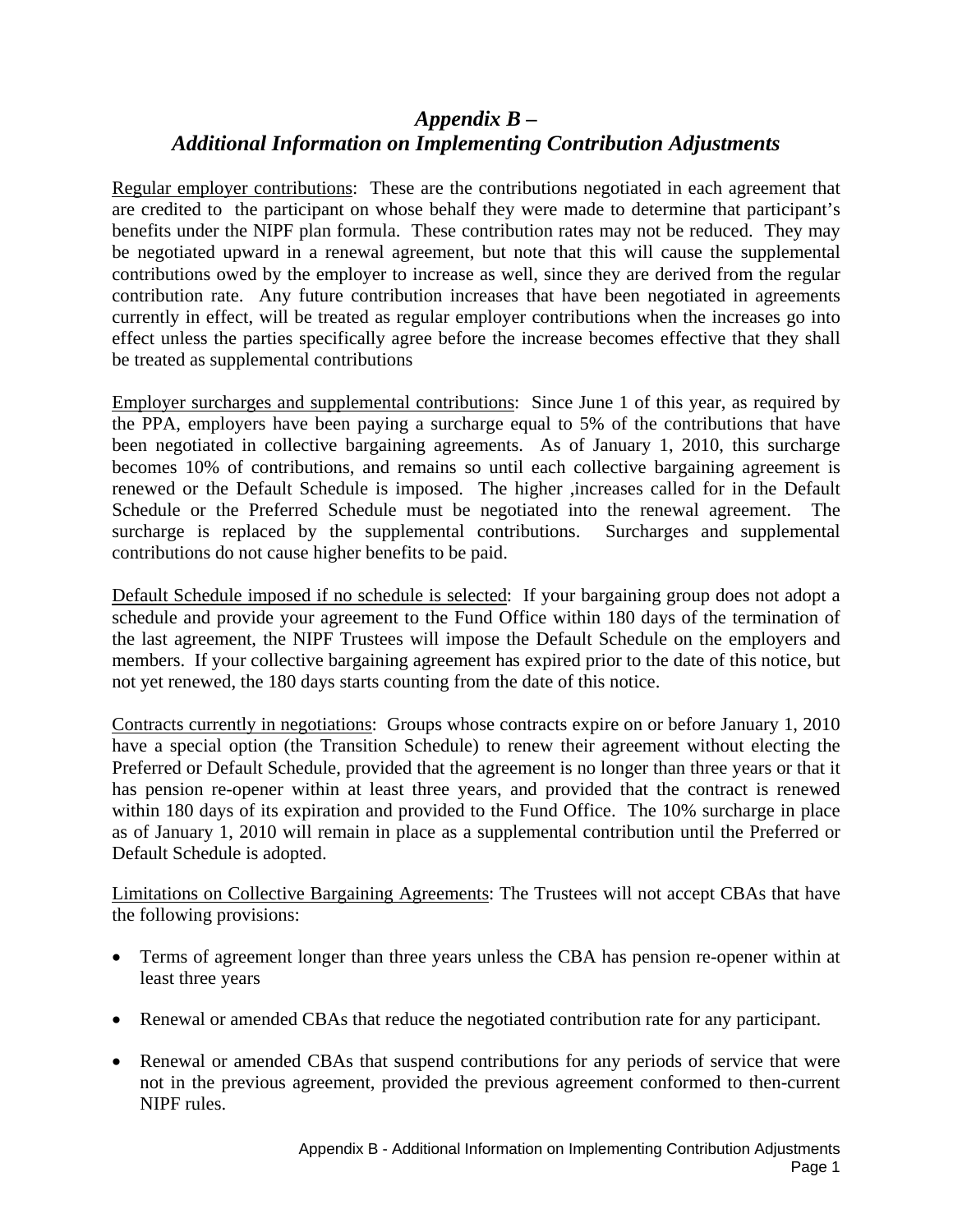- Renewal or amended CBAs that exclude directly or indirectly younger or newly hired employees from plan participation in ways that were not present in the previous agreement, provided the previous agreement conformed to then-current NIPF policy.
- New CBAs likewise may not have provisions that reduce a negotiated contribution rate once established, suspend contributions for any period of service, or that exclude directly or indirectly younger or newly hired employees from plan participation.

New Groups. For groups entering the plan on or after the date the schedules are distributed, : if it is a group with a new CBA, then benefits and contributions will be determined under the Preferred Schedule. If it is a newly-organized or accreted unit into an existing master contract, benefits and contributions will be determined under the schedule applicable to the master contract.

Designating the supplemental contributions in the collective bargaining agreement (CBA): The employer supplemental contribution schedules shown below reflect the specific percentage adjustments required each year on the regular contribution, based on the year in which the Preferred Schedule or the Default Schedule are adopted. They are paid on a group basis and not credited on any participant's behalf toward the benefit formula. The surcharges in effect before your group adopts a Schedule are required under law and will be assessed regardless of whether they appear in your CBA.

When you adopt a Schedule, the supplemental contribution is compounded each year. Each subsequent year's supplemental contribution increase is compounded on the increase of the prior year. The amount in the tables below is the amount to be included in your CBA for each year. Your CBA should also indicate which Schedule you have adopted.

Effective date of supplemental contribution adjustments: The supplemental contributions must start as of the Effective Date of the renewal agreement, or, if earlier, 180 days from expiration of the old agreement, but not earlier than January 1, 2010. Supplemental contributions must commence for all contributions due under the new agreement. Surcharges are required for all contributions due prior to the date that the supplemental contributions take effect.

Each scheduled subsequent increase in the supplemental contribution is to take effect no later than the anniversary of the date of the initial increase, even if a subsequent bargaining agreement renews on a different cycle.

The collective bargaining agreement needs to contain only those increases specified during the term of its agreement. Subsequent agreements must continue the contribution increase pattern called for by the chosen schedule unless the Trustees have replaced this table with an updated table or adopted a different rule. Any updated contribution rate table would only apply to collective bargaining agreements as they are opened or renewed.

Effective date of benefit changes in the Default Schedule: If the Default Schedule is adopted, the reduction in benefits will not be applied retroactively. It will occur on the date the renewal agreement is signed if it is the first of a month. Otherwise benefits are adjusted at the beginning of the first full month that follows.